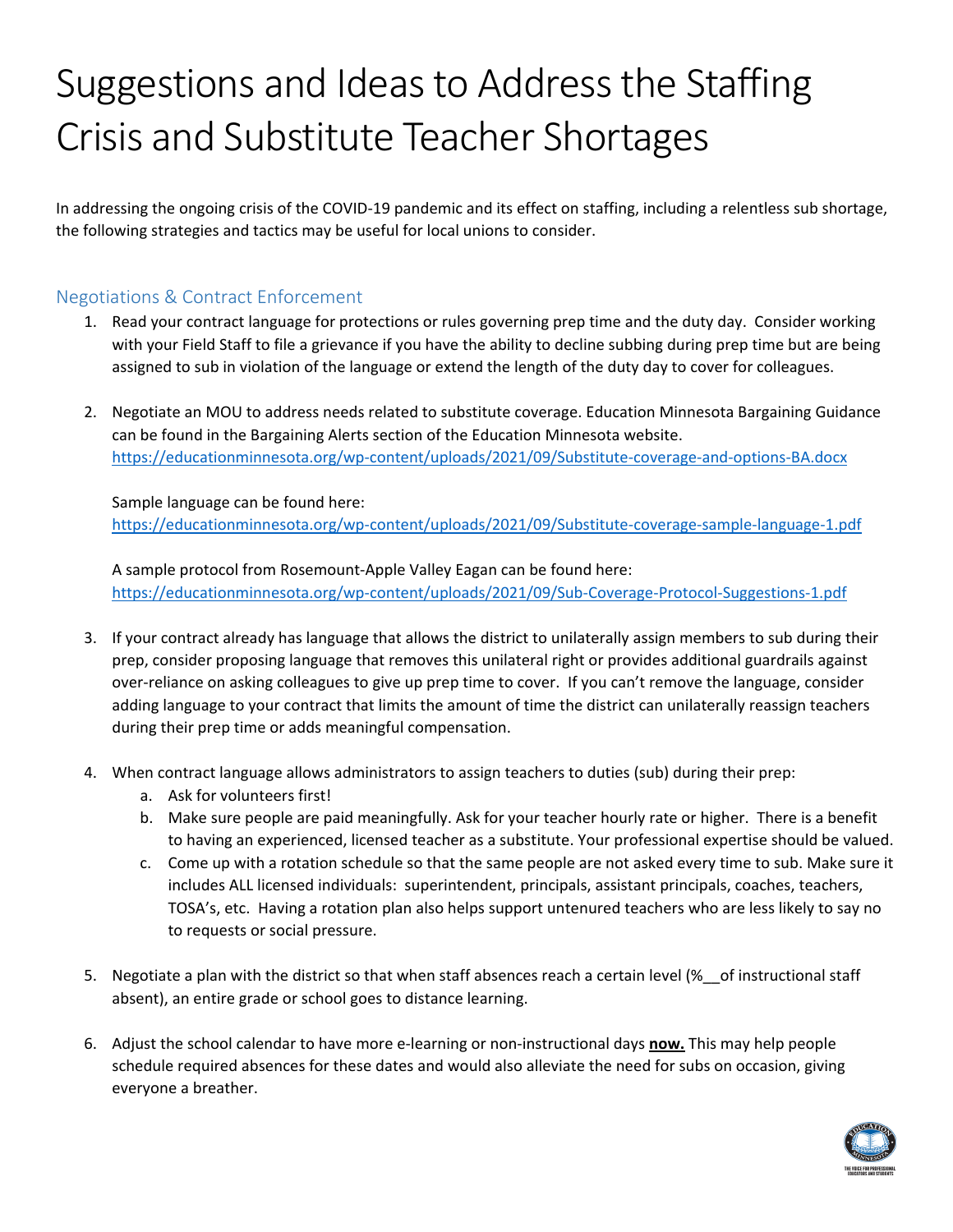- 7. Make one day every week an asynchronous learning day. No subs would be required- this would reduce pressure on the sub system.
- 8. Negotiate extra planning time for teachers to prepare for absences. At this point, absences due to COVID-19 quarantines or illness are inevitable and it is better to plan for them than to continue to scramble.

## Improve Working Conditions for Substitute Teachers:

- 9. Discuss with district leaders the need to raise substitute pay. In this market, substitute teachers are shopping around for the best pay. Make sure your district's pay is competitive. This is also a permissive subject of bargaining.
- 10. See if your district will offer subs an incentive to sub in your district! One district gives subs an extra day's pay for every 5 days they sub in their district. Work with the district to offer health insurance benefits to provide a reason for subs to commit to a certain district.
- 11. Discuss with HR the benefit of making substitute positions permanent positions with benefits. Create building substitute positions or positions shared between two buildings. These positions would also be eligible for continuing contract/tenure and bargaining unit membership, which may make them more stable to applicants. If there isn't a subbing opening that day, an increasingly rare circumstance, they can be assigned other instructional supports or duties. Or they could help a rotation of teachers in their classes or with prep work. **There is always work to be done**.
- 12. Consider granting extra time to teachers who sub. For every "x" hours of subbing you could earn an extra sick day or PTO day.
- 13. Work with districts to remove barriers for people trying to obtain substitute teaching credentials. Is there a cost for a background check they could absorb? Or a way to make the process easier for people?
- 14. Ensure that local leaders are equipped to communicate any plan for substitute coverage to members in addition to depending on the district for communication. This ensures that all members are notified, and that the process/procedure is clear for members and district administrators. Again this also supports new teachers who may be hesitant to say no thank you to subbing.

#### Organizing/Collective Action

- 15. Act collectively to send a message! Are your members ready to take action together? Can you draw attention to the lack of subs and the pressure it's putting on teachers by having a collective "Say No" day to subbing?
- 16. Communicate with each other! If your district has a policy to pay teachers who lose prep time due to subbing-CLAIM IT. Every time!
- 17. Share the number of unfilled absences each day with the community, tell your stories.
- 18. Keep track of the number of total hours of prep time lost in each building and share the message with the community or school board. Talk about the additional workload stress that is being forced on teachers during this substitute shortage and the cost to student well-being.

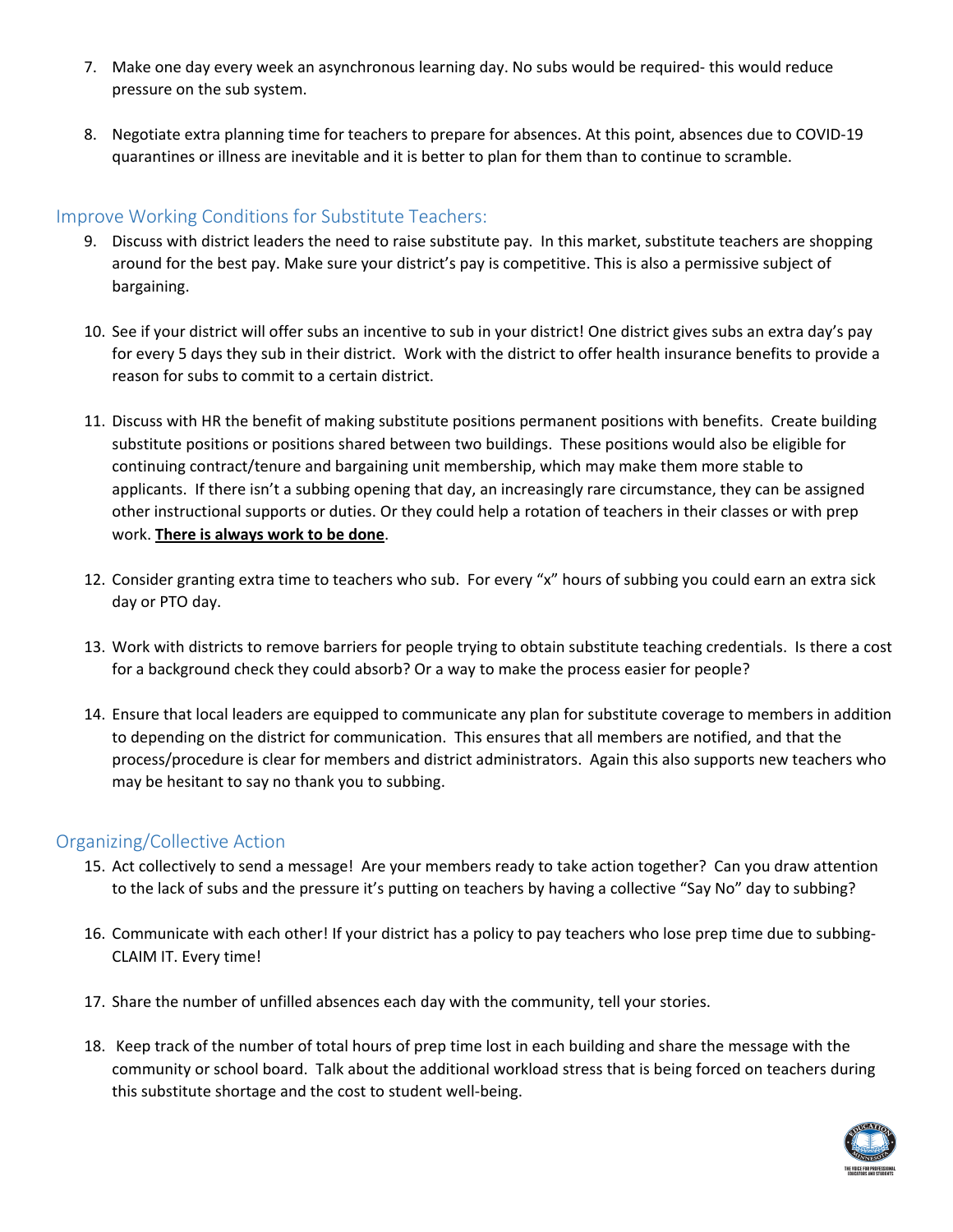- 19. Organize speakers at school board meetings to bring data (how many positions go unfilled, what it feels like in the day of a teacher when you lose your prep, share your stories!)
- 20. Speak or write to legislators, MDE, Letters to the Editor to see if we can get some assistance in solving this.

### Improve recruitment efforts for substitutes

- 21. Work with principals or school leaders to make calls to prospective subs, give them a small coffee gift card or other gift card and thank them face-to-face when they show up.
- 22. Write a letter to community members and backpack it home (or use a newsletter, social media feed or other line of communication to parents). For example: "Hello parents of students in the "\_\_\_\_\_" Community. You may have heard we are short of substitute teachers. We've been told some community members are interested, but that they are only available on certain days, only at our building, and only for certain grade levels. We hear you and we can work with you! Please call the principal, and we will work out a combination that is a winner for all."
- 23. Send letters to recent retirees inviting them to reconsider subbing. Districts should consider offering to pay retired teachers at their last daily/hourly rate of pay to sub, or offer health insurance benefits.
- 24. Contact local colleges/education programs to see if recent graduates, or student cadre's finishing up their student teaching might be interested in subbing for experience.

#### Provide supports for substitute teachers in buildings

- 25. Provide a paid orientation day at the beginning of the year or each quarter/semester where subs can be trained in technology, district procedures, drills, and other district-wide basics so they feel prepared and supported.
- 26. Provide ongoing paid training days for substitutes and a way to access training if they identify skills they need to be successful. This could also be a good use of time on days when subs are not needed.
- 27. Standardize communication formats across your district:
	- a. Standardize the Substitute Binder: Office Support Staff (in collaboration with the building administrators) can create the "basics" for a sub binder. This could include: building maps, phone lists, COVID protocols, evacuation/drill procedures, how to access behavior support, and a standard feedback form. Standardizing this allows a sub to know what to expect and where to find the information easily.
	- b. Standardize the lesson plan/schedule template that teachers use when leaving plans for a substitute. Again, the more consistent we are helps the substitute teachers know what to expect and how to access the information.
- 28. Give substitutes a lanyard with contact information and building resources to have on hand.
- 29. Establish a process for proactively requesting additional supports when a teacher is absent and knows that the group of students will need extra behavior support on days when substitutes are in place.